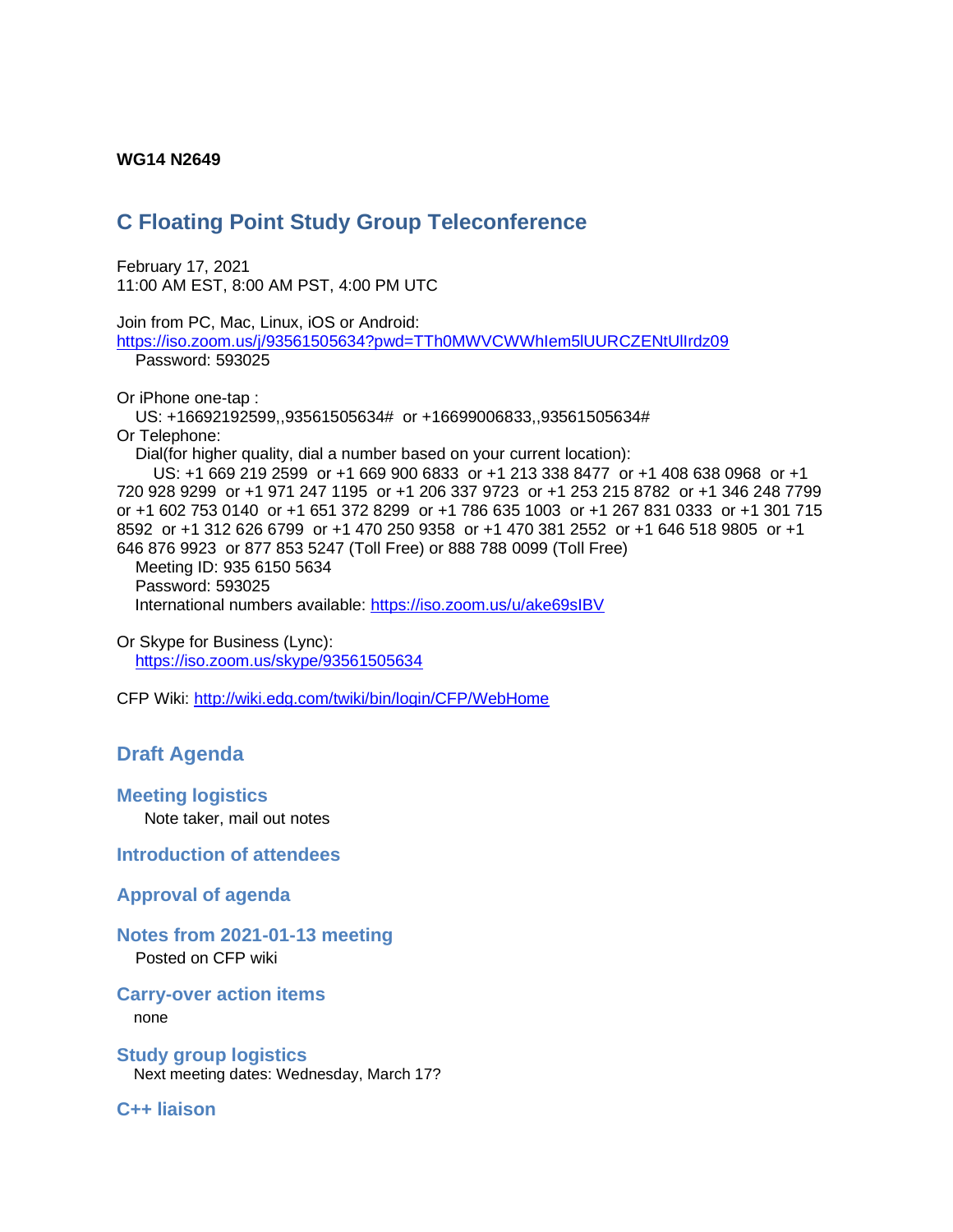NaNs and domain errors – see Other issues below

## **C23 integration**

Latest C2X drafts: <http://www.open-std.org/jtc1/sc22/wg14/www/docs/n2596.pdf> <http://www.open-std.org/jtc1/sc22/wg14/www/docs/n2573.pdf> <http://www.open-std.org/jtc1/sc22/wg14/www/docs/n2478.pdf> Part 1 Part 2 Part 3 Part 4ab Part 5abcd IEC 60559:2020 support

#### **Carry-over action items**

none

### **Action items from 2021-01-13 meeting**

Jim/Fred: Go through all the CFP proposals submitted to ensure they were put in the C standard draft (N2596) correctly.

Fred: Submit CFP 1869 to WG14 with the typo fix of adding a space to the second last change.

Fred: Resend the document relating to updating the example in G.5.1 using max to use the newer functions as a new proposal.

• [\[Cfp-interest 1896\] fmax, fmin](https://mailman.oakapple.net/pipermail/cfp-interest/2021-January/001910.html) *Fred J. Tydeman*

Fred: Submit CFP 1870 to WG14.

Fred: Send out the changed text (CFP 1891) to 754.

Rajan: Test the change in CFP 1891 with IBM's implementation.

Fred: Submit the change proposed in CFP 1891 to WG14.

Jim/Fred: Make CFP 1866 into a draft WG14 proposal with the change "Positive zeros compare equal to negative zeros."

• [\[Cfp-interest 1901\] AI about comparing zeros](https://mailman.oakapple.net/pipermail/cfp-interest/2021-January/001915.html) *Jim Thomas*

Fred: Change "negative signed value" to "a value with a negative sign" in CFP 1886 and submit it to WG14.

Jim: Make CFP 1881 into a WG14 proposal removing "with a negative sign bit".

• [\[Cfp-interest 1903\] AIs about negative values](https://mailman.oakapple.net/pipermail/cfp-interest/2021-January/001917.html) *Jim Thomas*

Jim: Look at other uses of the phrase "sign bit" in the C standard.

• [\[Cfp-interest 1904\] AI about sign bit in C](https://mailman.oakapple.net/pipermail/cfp-interest/2021-January/001918.html) *Jim Thomas*

Jim: Submit CFP 1879 to WG14 changing "reports" to "determines" in the footnote.

Rajan: Look into whether "should" can be used in an ISO standard. (Yes, allowed: See [https://www.iso.org/foreword-supplementary-information.html\)](https://www.iso.org/foreword-supplementary-information.html)

Jim: Submit CFP 1883 as a WG14 proposal.